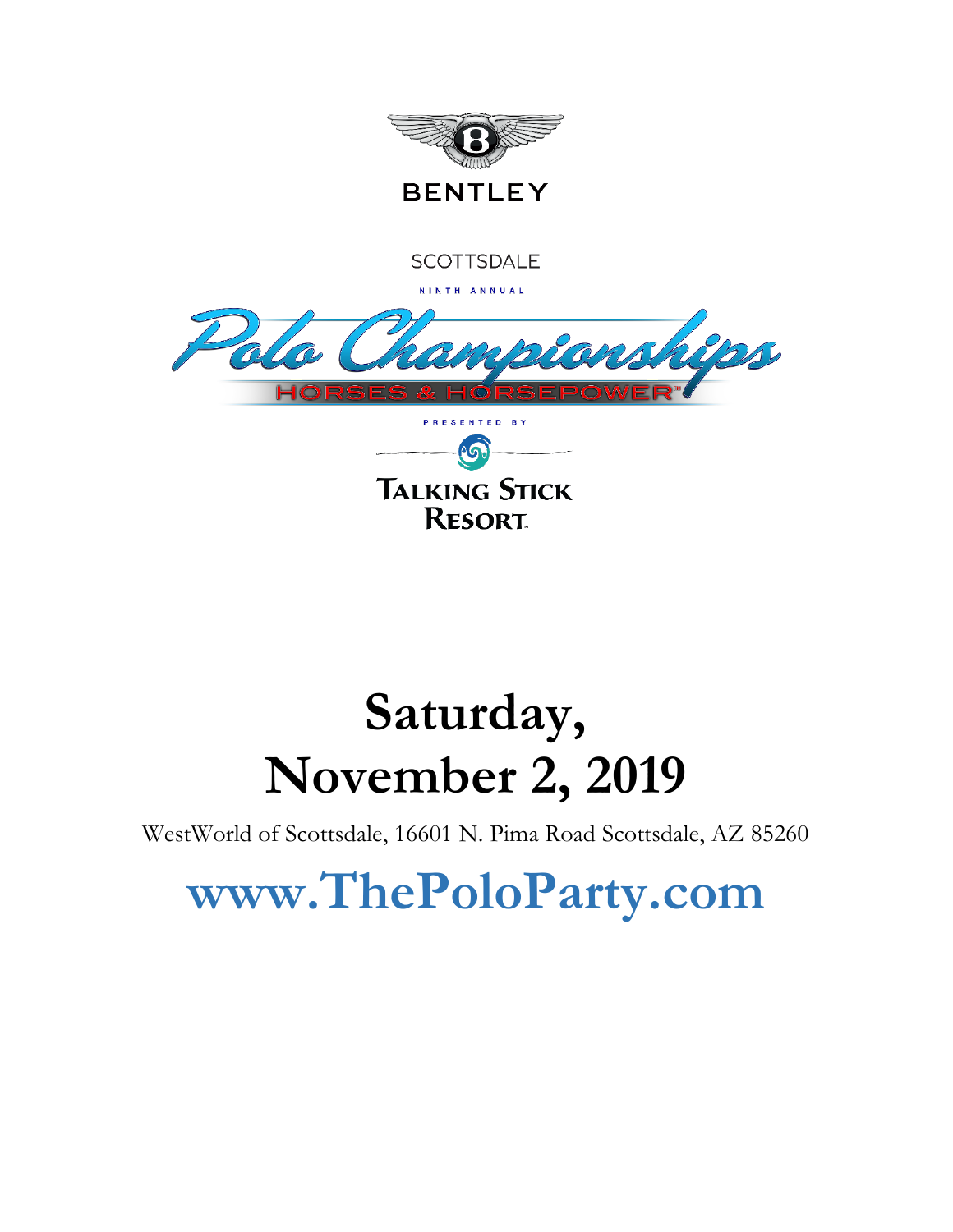

TALKING STICK<br>Resort

November 2, 2019 World's "Longest" Fashion Show | International Polo Competition | The Canine Couture www.ThePoloParty.com

# The World's Most Interesting Polo Event

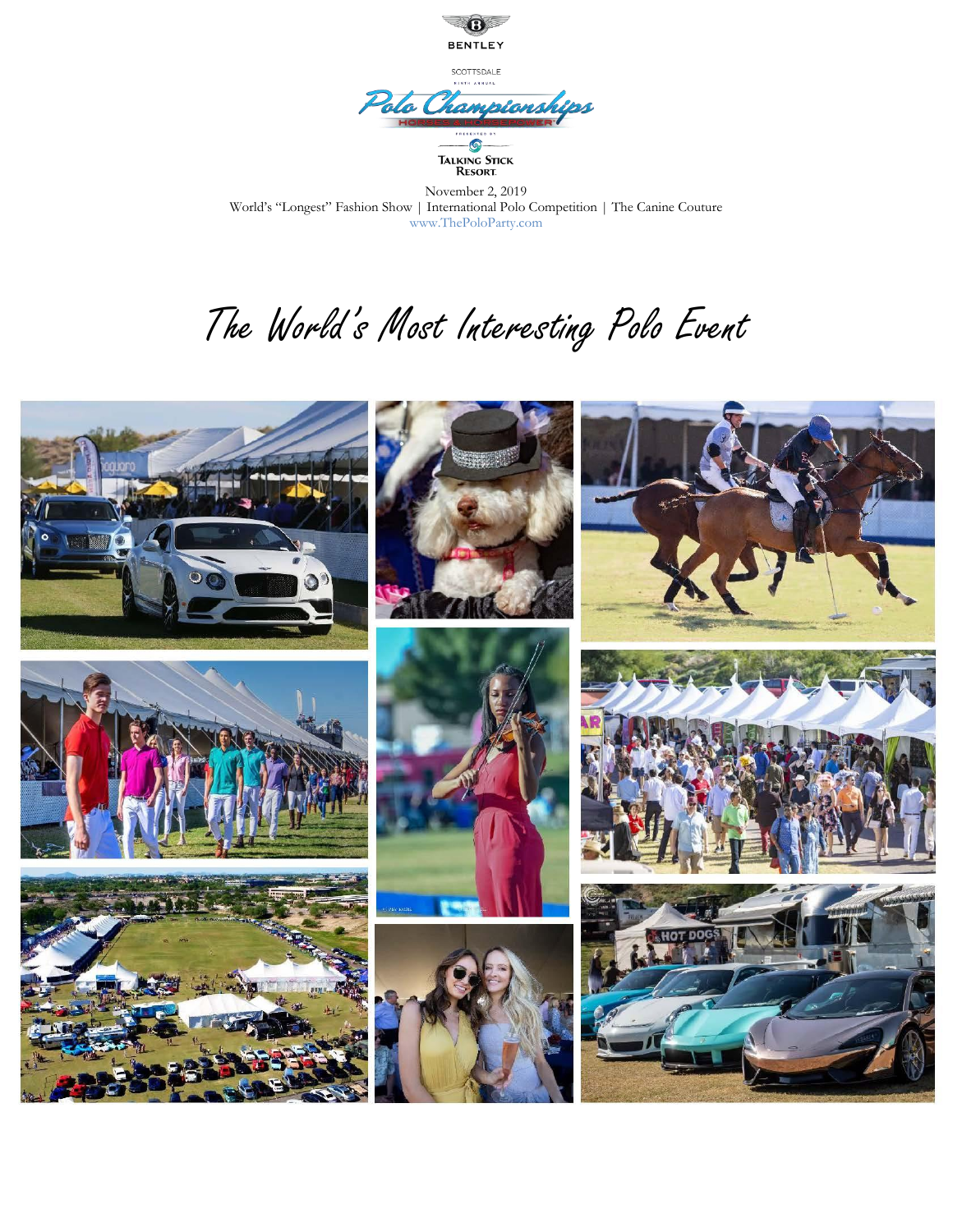

"The Best Polo Event In The World"

-Ricky Cooper, Captain of the Wales Polo Team

#### **Attendance & Demographic**

Over 11,000 fans attended in 2018. Record breaking year for ticket sales in 2018. 56% female. 44% male.

#### **Location**

WestWorld of Scottsdale Polo Field, a premier, nationally recognized equestrian facility with a breathtaking backdrop of the McDowell Mountains. Just north of Frank Lloyd Wright Blvd. along the 101 Freeway. Home to the world-famous Barrett-Jackson Collector Car Auction and Scottsdale Arabian Horse Show.

#### **Why Polo?**

From the affordable to the exclusive. From the underprivileged to the very privileged.

All feel welcome and have a role in creating America's most-attended and most interesting polo event.

Over \$12,000,000 in earned media coverage, social media, advertising and television exposure since inception in 2011.

Over 15,600 followers on social media.



#### **Beyond Polo**

Fox Sports Arizona broadcast special into 2.2 million homes. Innovative "World's Longest Catwalk" produced by Phoenix Fashion Week. The Canine Couture, a dog fashion show like no other. Barrett-Jackson Collector Car Auction Sneak Preview. An atmosphere and additional lifestyle offerings like no other polo event in the world.

#### **Event Details**

The Polo Party hosts top players from around the world. 2019 players & teams to be announced.

Variety of ticket, table, tent, tailgating, vendor and sponsorship opportunities available.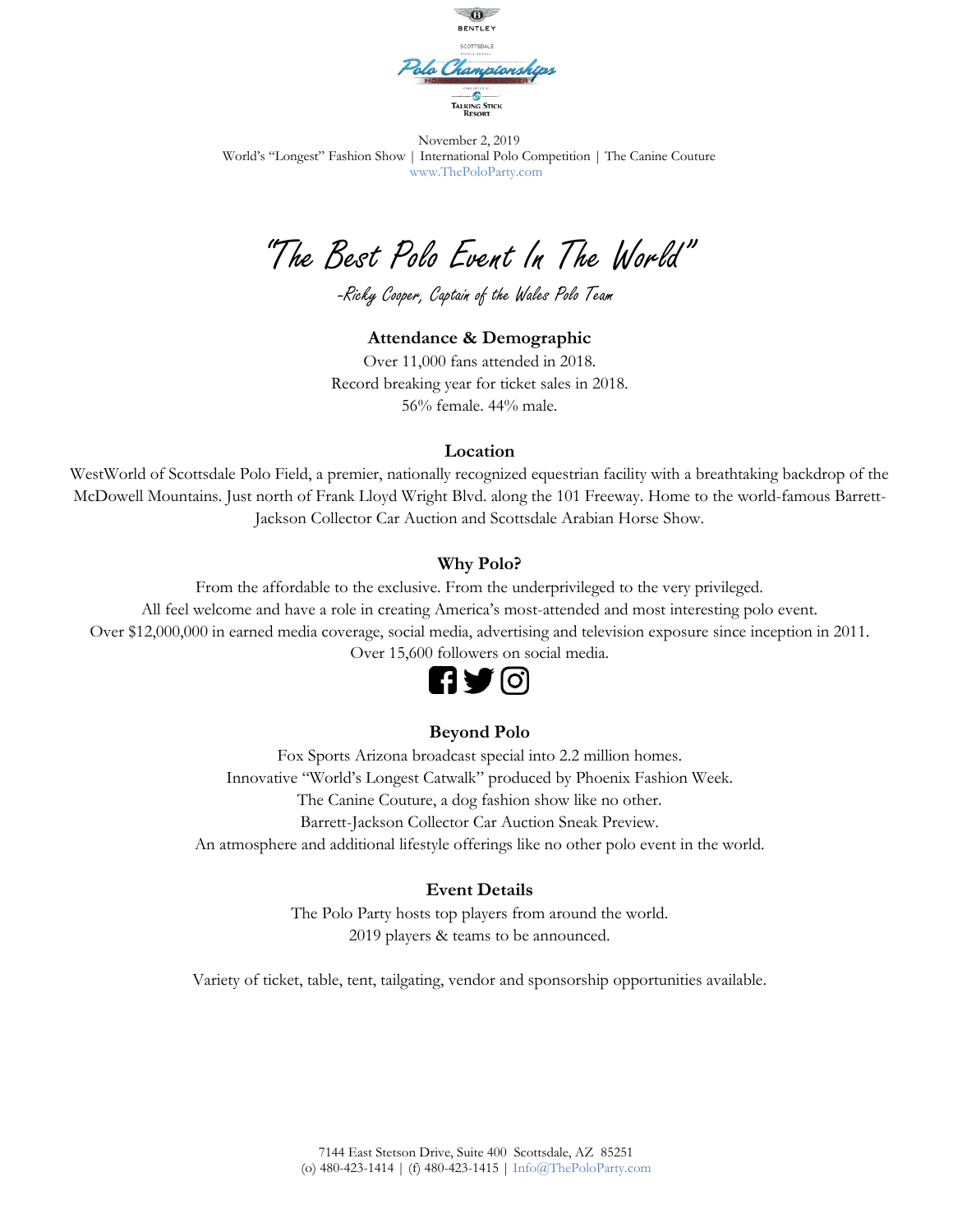

## **Exhibitor Information**

## **Set-Up**

Friday, November 9 @ 12:00pm - 3:00pm \*\*\* ALL Exhibitors MUST check-in during this time. NO exceptions, regardless of what your setup/display requirements are. Any Exhibitor who does not check-in during this time will lose Exhibiting space and forfeit payment.

Saturday, November 10 @ 7:30am - 9:30am \*\*\* This is for last-minute set-up ONLY. Exhibitors who did not check-in during allotted time on Friday will NOT be allowed to set-up. \*\*\* Must be set-up and move-in equipment/vehicles cleared out by 9:00am Saturday.

## **Exhibiting Hours**

Must be open Saturday, November 2  $\omega$  10:00am – 5:00pm

## **Tear-Down**

Removal of exhibit material may not begin until Saturday, November 2 after 5:00pm. All booths must be cleared out by 7:00pm Saturday, November 2. Security will be provided Friday night to Saturday evening only. Exhibitors are responsible for all personal and rental items, the safe return of all equipment/rentals and any outgoing shipments. Scottsdale Polo Championships is not responsible for any merchandise, material or equipment/rentals left behind.

\*\*\* NOTE: ALL DATES & TIMES ARE SUBJECT TO CHANGE. \*\*\*

## **Exhibitor Perks**

\* Event admission tickets (2 per space).

\* Maintenance of general walking areas and aisles.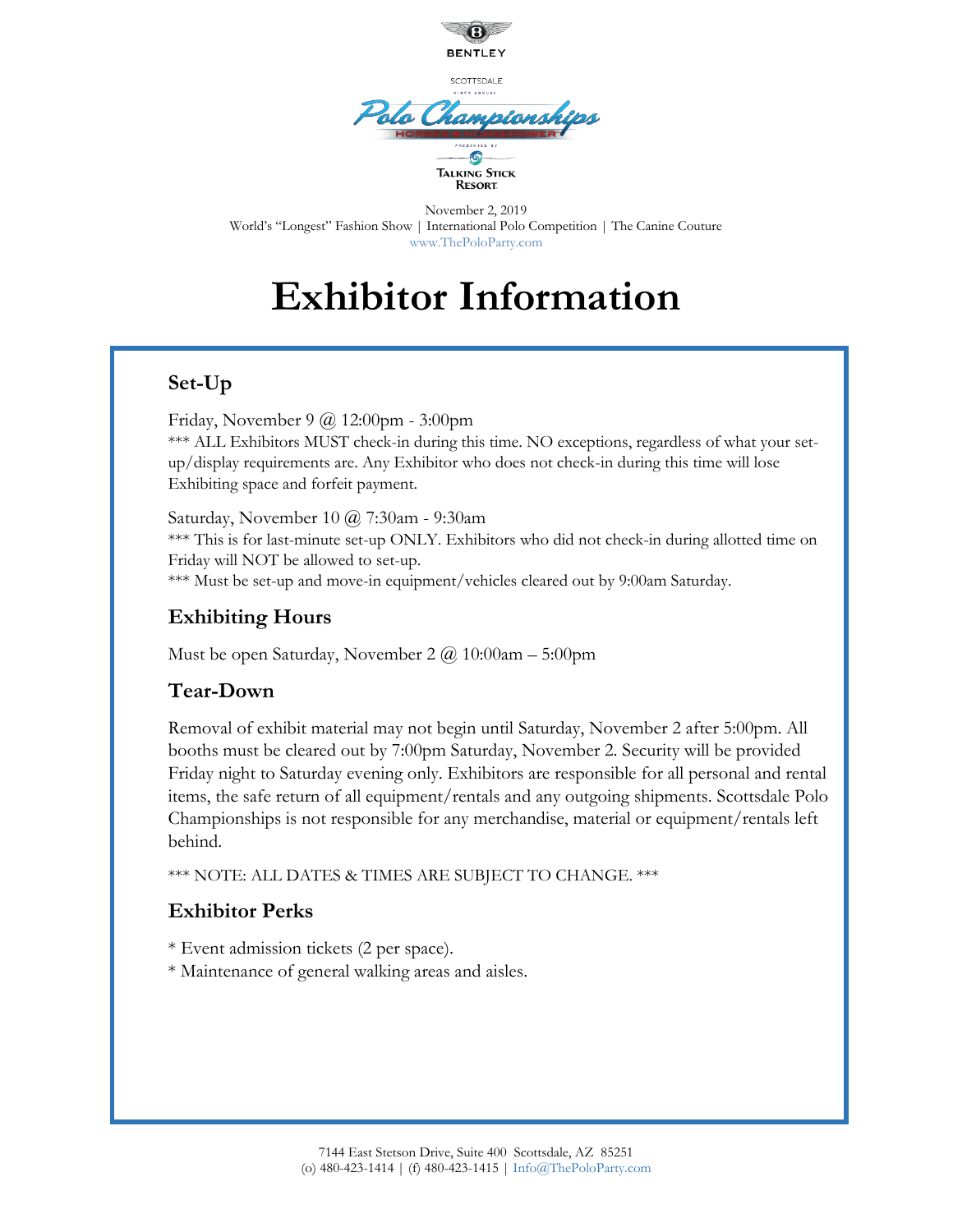

## **Exhibitor Space & Pricing**

The Exhibitor agrees to pay the event a non-refundable \$435 fee, which will include (1) shaded 10'x10' space (no sidewalls), (1) 8-foot table with black linen, (2) chairs and access to electricity. The Exhibitor is responsible for all signage, display items, equipment rentals and any other items used to animate the space.

## **BOOTH INFORMATION**

#### **Exhibitor Check-In**

All Exhibitors must check-in before setting up to receive credentials, space assignment and other important information. No exceptions. Check-in will be located at the Box Office on-site Friday, November 1 from 12:00pm to 3:00pm.

#### **Parking**

Day-of parking and load-in/load-out details will be provided at a later date. Vehicles will be permitted to unload merchandise during and only during a designated timeframe and at a designated location. At no other time are vehicles allowed to be in the designated Loading Zone.

#### **Exhibitor Passes**

Each Exhibitor will receive (2) admission tickets, per 10'x10' space purchased.

#### **Electric and Equipment Rentals**

All Exhibitors are responsible for providing their own extension cords/cables and power strip/s to access electrical service. All Exhibitors are responsible for ordering and paying for any equipment or display items they may need. Please note electrical needs where prompted on the Agreement To Exhibit page.

#### **Tax, License and Permit**

The City of Scottsdale and the State of Arizona Department of Revenue require a [Sales Tax License.](http://www.scottsdaleaz.gov/Page3829.aspx) The Inspector has asked that you file early to avoid any complication that may arise. If you already have these Sales Tax Permits, please have a copy available as proof. **All licenses must be paid for and obtained prior to move-in of the event on Friday, November 1, 2019.**

#### **Sampling**

NO food or beverage is allowed to be sampled on-site without approval from the Event. Requests to provide food or beverage must be submitted in writing/email to Exhibitor Management no later than October 1, 2019. Failure to comply will result in immediate ejection from the Event and forfeit payment.

#### **Insurance (see additional pages for comprehensive details)**

Exhibitors must provide proof of any and all insurance necessary to protect the Exhibitor and the following (5) entities: Scottsdale Polo Championships, LLC; Rose+Moser+Allyn Public & Online Relations, LLC; The Bentley Scottsdale Polo Championships: Horses & Horsepower; the Bureau of Reclamation; the City of Scottsdale.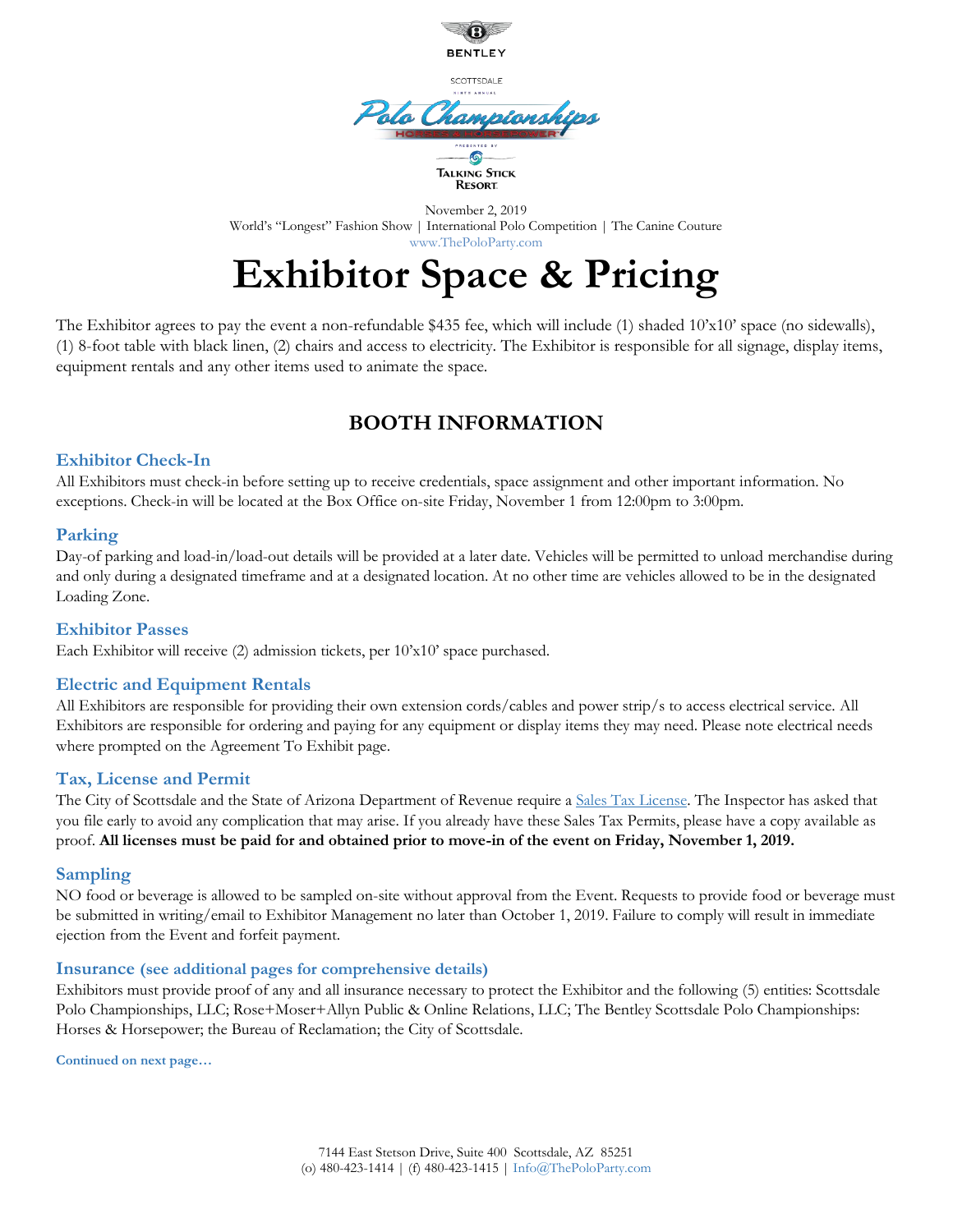

November 2, 2019 World's "Longest" Fashion Show | International Polo Competition | The Canine Couture www.ThePoloParty.com

**Insurance, continued…**

All (5) entities must be named as "additional insured" on the Exhibitor's policy, AND proof of this (in the form of a Certificate of Insurance (COI) for EACH (5) entities) MUST be submitted to Event by October 1, 2019. Addresses for each (5) entities (below) MUST be included on EACH Certificate of Insurance in the Certificate Holder space.

Scottsdale Polo Championships, LLC 7144 East Stetson Drive, Suite 400, Scottsdale, AZ 85251

Bentley Scottsdale Polo Championships: Horses & Horsepower 7144 East Stetson Drive, Suite 400, Scottsdale, AZ 85251

Rose+Moser+Allyn Public & Online Relations, LLC 7144 East Stetson Drive, Suite 400, Scottsdale, AZ 85251

Bureau of Reclamation 6150 West Thunderbird Road, Glendale, AZ 85306

City of Scottsdale 16601 North Pima Road, Scottsdale, AZ 85260

*NOTE: If standard ACORD Certificate of Insurance form is used, the phrases in the cancellation provision "endeavor to" and "but failure to mail such notice shall impose no obligation or liability of any kind upon the company, its agents or representatives" shall be deleted.* 

EACH entity MUST receive a SEPARATE Certificate of Insurance showing EACH of the following types of insurance:

- 1. Occurrence form Commercial General Liability with limits of not less than \$1,000,000 for each occurrence, \$2,000,000 Products and Completed Operations Annual Aggregate, and a \$2,000,000 General Aggregate.
- 2. Automobile Liability with a limit of \$1,000,000 each accident. *You are only required to provide this if you plan to bring a vehicle onto the event site for set-up or tear-down. If you chose not to provide these certificates of insurance, please complete the Commercial Automobile Insurance Waiver in the following pages and return with your signed contract.*
- 3. Statutory Workers' Compensation and Employers Liability of not less than \$100,000 each accident, \$100,000 disease each employee and \$500,000 disease policy limit. *You are only required to provide this if you have two or more full-time employees, per Arizona statute. If you chose not to provide these certificates of insurance, OR if you do not have more than two full-time employees, please complete the Worker's Compensation Waiver in the following pages and return with your signed contract.*
- 4. Licensee's insurance as primary.
- 5. A Waiver Of Subrogation in favor of each entity. *Should insurance carrier be unable to provide waiver, it must be noted on certificate.*

*NOTE: EACH entity, its representatives, agents and employees, is an Additional Insured under Commercial General Liability and Auto Liability. All cited insurance shall be primary coverage and waive rights of recovery (subrogation), including Workers Compensation, against EACH entity. No policy shall be canceled or materially changed without (30) days advance written notice. Certificate not valid unless signed by authorized representative of insurance company.* 

#### **Any Exhibitor who has not submitted this documentation by October 1, 2019 will not be allowed to exhibit on-site.**

We understand Insurance can be a complicated thing. We recommend forwarding this exact language to your insurance provider so they can assist and provide you with the correct documentation. If you are in need of an insurance provider, please let us know and we can put you in touch with our preferred provider.

#### *Failure to comply with the above requirements will result in the loss of your space assignment. All monies are non-refundable.*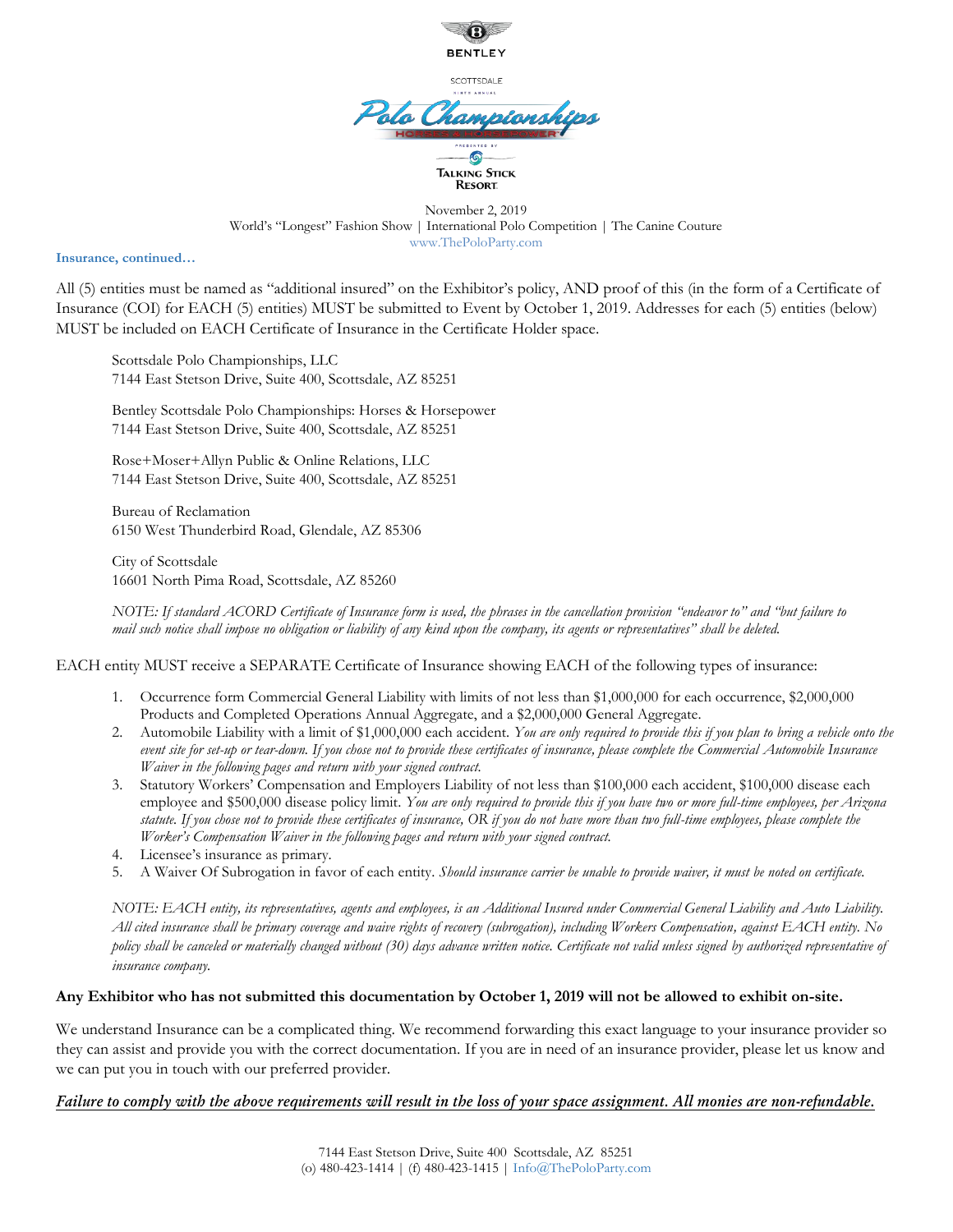

November 2, 2019 World's "Longest" Fashion Show | International Polo Competition | The Canine Couture www.ThePoloParty.com

*Absolutely no subleasing of booth space. There will be no verbal solicitation outside of your rental space. No microphones allowed. No wholesale, discount, specials or sale signs and/or banners allowed. Exhibits not to exceed 8ft in height without approval from Exhibitor Management, Scottsdale Polo Championships.*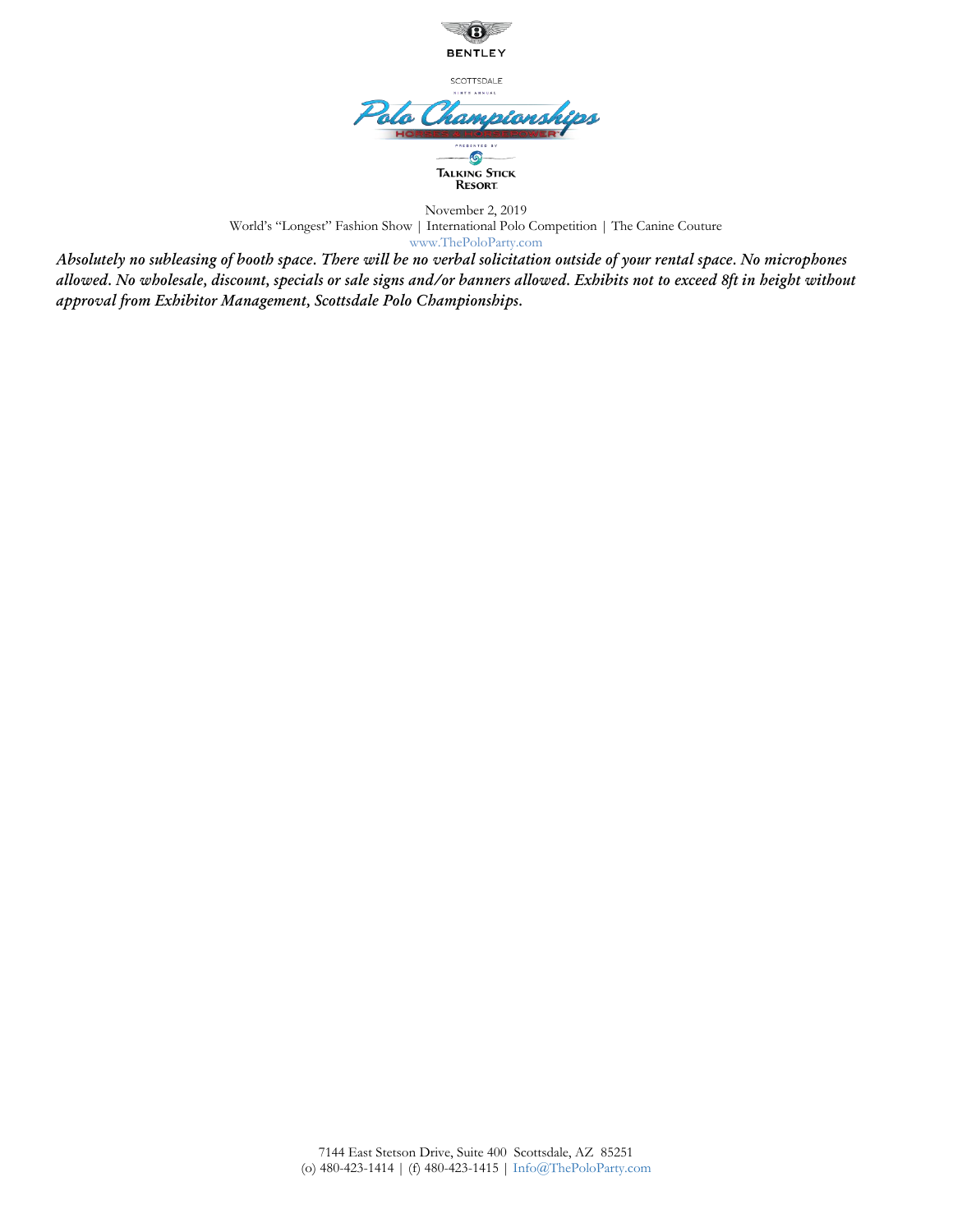

## **Commercial Automobile Insurance Waiver Sole Proprietors, Executive Officers, Partners**

I am a Sole Proprietor/Executive Officer/Partner, doing business as \_\_\_\_\_\_\_\_\_\_\_\_\_\_\_\_\_\_\_\_\_\_\_\_\_\_\_\_\_\_\_\_

I understand that if I have vehicles in my business name, I must maintain commercial automobile liability insurance per my agreement with the City of Scottsdale and/or Scottsdale Polo Championships, LLC.

\_\_\_\_\_\_\_\_\_\_\_\_\_\_\_\_\_\_\_\_\_\_\_\_\_\_\_\_\_\_\_\_\_\_\_\_\_\_\_\_\_\_\_\_\_\_\_\_\_\_\_\_\_\_\_\_\_\_\_\_\_\_\_\_\_\_\_\_\_\_\_\_\_\_\_\_\_\_\_\_\_\_\_\_.

 $Signed:$ 

Sole Proprietor/Executive Officer/Partner Date

 $\frac{1}{2}$  ,  $\frac{1}{2}$  ,  $\frac{1}{2}$  ,  $\frac{1}{2}$  ,  $\frac{1}{2}$  ,  $\frac{1}{2}$  ,  $\frac{1}{2}$  ,  $\frac{1}{2}$  ,  $\frac{1}{2}$  ,  $\frac{1}{2}$  ,  $\frac{1}{2}$  ,  $\frac{1}{2}$  ,  $\frac{1}{2}$  ,  $\frac{1}{2}$  ,  $\frac{1}{2}$  ,  $\frac{1}{2}$  ,  $\frac{1}{2}$  ,  $\frac{1}{2}$  ,  $\frac{1$ 

Print Name

 $\square$  As proof of personal automobile insurance is required, please submit copies of insurance card(s) with completed form.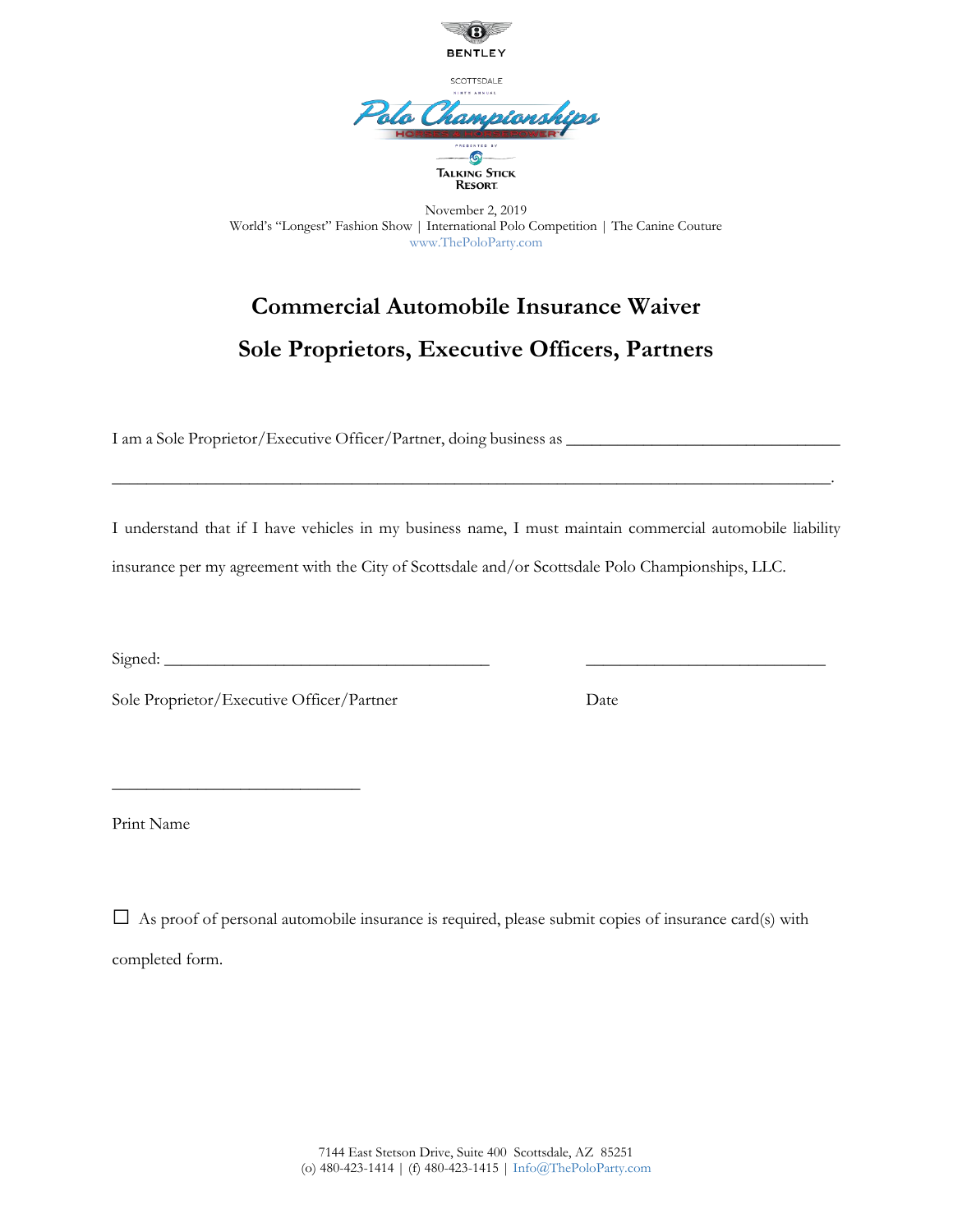

## **Worker's Compensation Waiver Sole Proprietors/Executive Officers/Partners**

I am a Sole Proprietor/Executive Officer/Partner, doing business as \_\_\_\_\_\_\_\_\_\_\_\_

I am not an employee of the City of Scottsdale or Scottsdale Polo Championships, LLC for Workers' Compensation purposes and, therefore, I, or any employees, am not entitled to Workers' Compensation benefits from the City of Scottsdale or Scottsdale Polo Championships, LLC. I understand if I have any employees working for me, I must maintain Workers' Compensation on Employees per Arizona Statutes.

\_\_\_\_\_\_\_\_\_\_\_\_\_\_\_\_\_\_\_\_\_\_\_\_\_\_\_\_\_\_\_\_\_\_\_\_\_\_\_\_\_\_\_\_\_\_\_\_\_\_\_\_\_\_\_\_\_\_\_\_\_\_\_\_\_\_\_\_\_\_\_\_\_\_\_\_\_\_\_\_\_\_\_\_.

 $Signed:$ 

 $\frac{1}{2}$  ,  $\frac{1}{2}$  ,  $\frac{1}{2}$  ,  $\frac{1}{2}$  ,  $\frac{1}{2}$  ,  $\frac{1}{2}$  ,  $\frac{1}{2}$  ,  $\frac{1}{2}$  ,  $\frac{1}{2}$  ,  $\frac{1}{2}$  ,  $\frac{1}{2}$  ,  $\frac{1}{2}$  ,  $\frac{1}{2}$  ,  $\frac{1}{2}$  ,  $\frac{1}{2}$  ,  $\frac{1}{2}$  ,  $\frac{1}{2}$  ,  $\frac{1}{2}$  ,  $\frac{1$ 

Sole Proprietor/Executive Officer/Partner Date

Print Name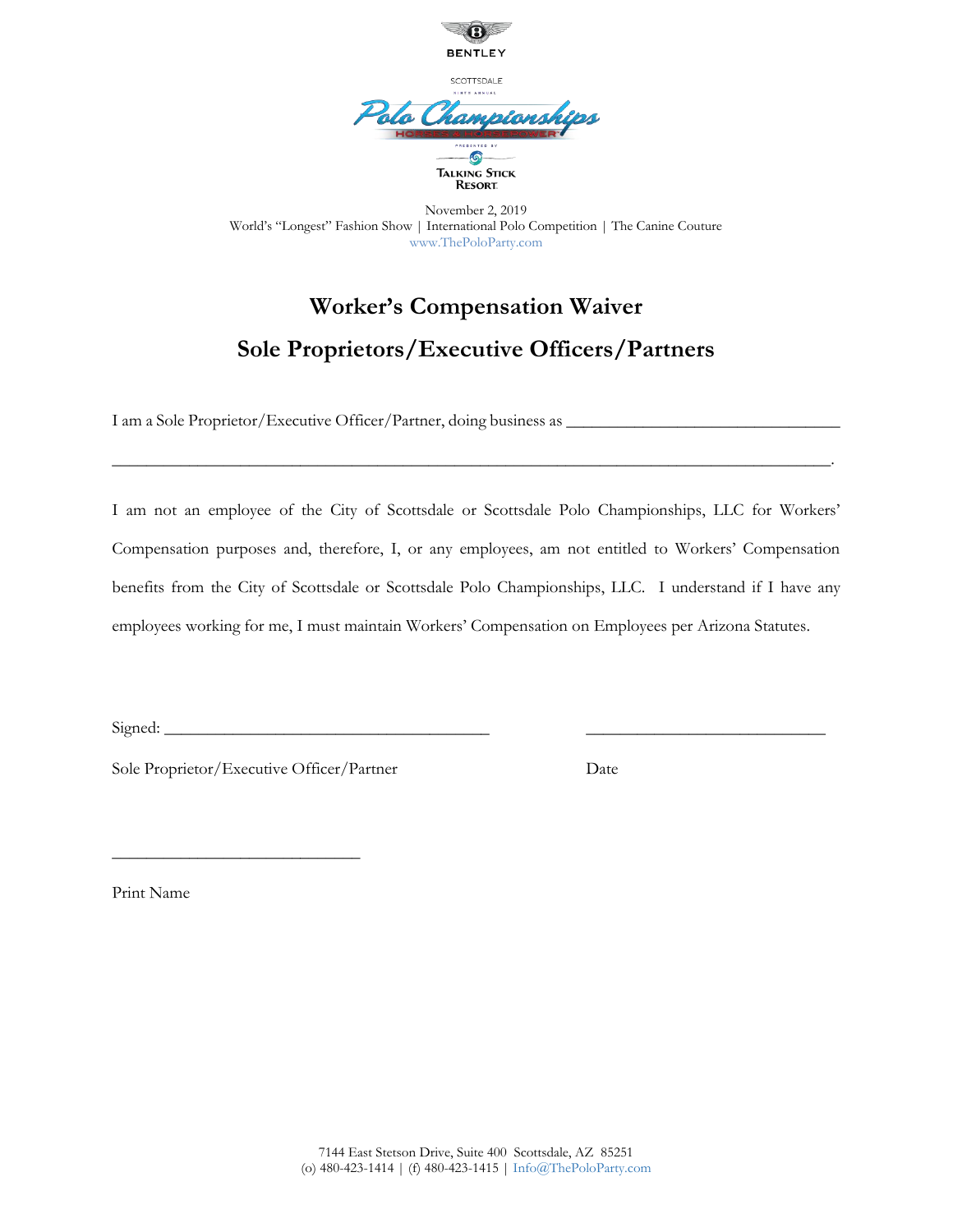

## **Agreement To Exhibit**

**Exhibitor Information**

| YOU MUST SUBMIT A WRITTEN REQUEST TO EXHIBITION MANAGEMENT TO CHANGE/ADD MERCHANDISE/ MATERIAL TO ABOVE LIST.<br>WILL YOU BE PARTICIPATING ON SUNDAY? (NO EXTRA COST) $\Box$ NO $\Box$ YES | <b>Event &amp; Payment Information</b> |             |                                     |  |
|--------------------------------------------------------------------------------------------------------------------------------------------------------------------------------------------|----------------------------------------|-------------|-------------------------------------|--|
| BOOTH SIZE ______________________(Booths not to exceed 8' in height. Absolutely no overflow into aisles or fire lanes allowed. Sold in 10' increments.)                                    |                                        |             |                                     |  |
|                                                                                                                                                                                            |                                        |             |                                     |  |
| METHOD OF PAYMENT AND AMOUNT (Select payment method, and complete amount/s below.)                                                                                                         |                                        |             |                                     |  |
|                                                                                                                                                                                            |                                        |             |                                     |  |
| □ CHECK NUMBER ________________ (Payable to Scottsdale Polo Championships.)                                                                                                                |                                        |             | <b>FOR OFFICE USE ONLY</b>          |  |
| □ CREDIT CARD AUTHORIZATION □ VISA                                                                                                                                                         | □ MASTERCARD                           | $\Box$ AMEX | Recipient's Initials                |  |
| CARDHOLDER NAME                                                                                                                                                                            |                                        |             | Balance Due<br>Recipient's Initials |  |
| CARDHOLDER SIGNATURE<br>(SIGNATURE AUTHORIZES EVENT TO CHARGE DEPOSIT UPON CONTRACT RECEIPT, AND BALANCE DUE ON 10/01/2019.)                                                               |                                        |             |                                     |  |
| <u>THERE WILL BE A \$50.00 CHARGE FOR RETURNED CHECKS AND FOR EACH DECLINED CREDIT CARD ATTEMPT.</u>                                                                                       |                                        |             |                                     |  |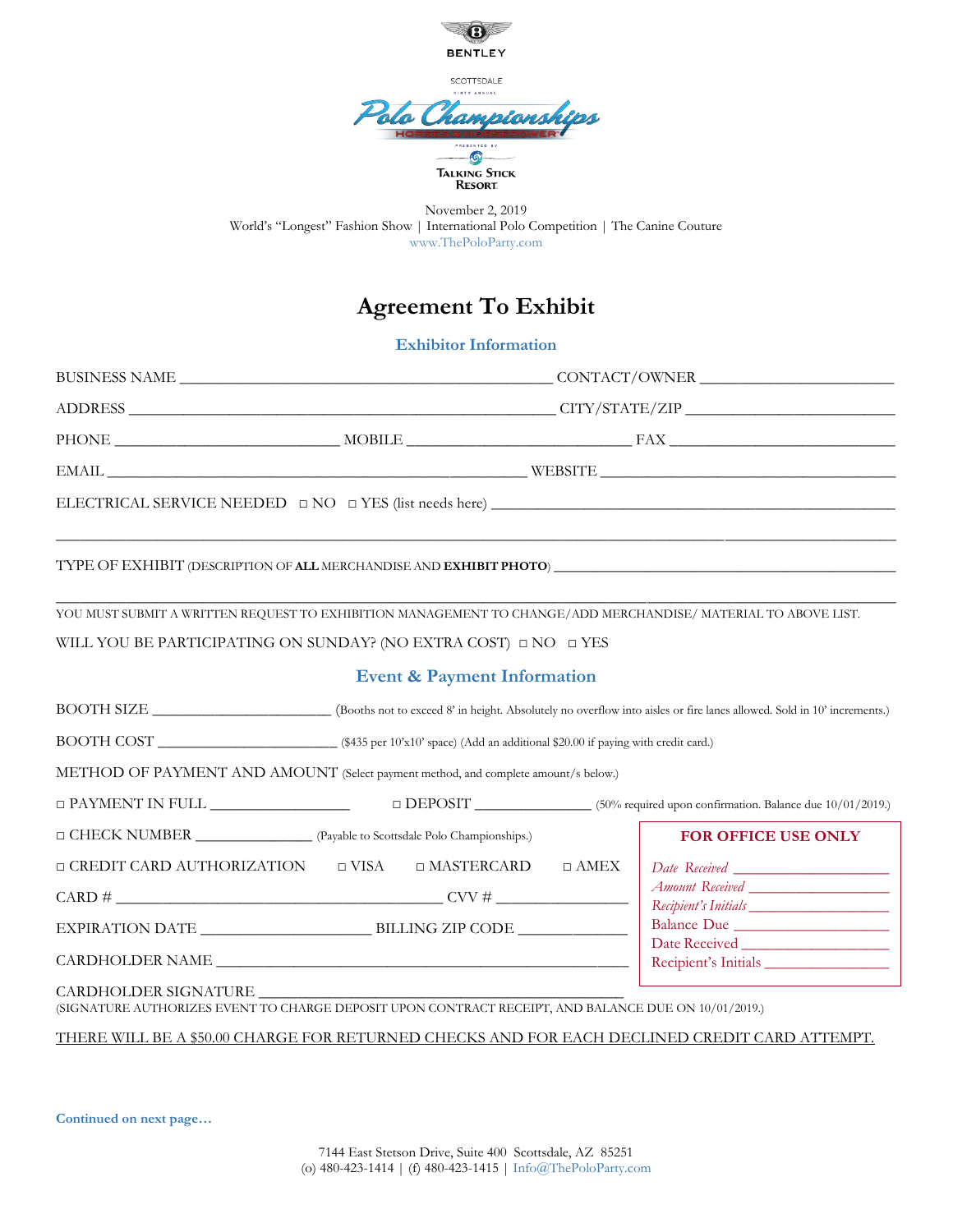

**Agreement To Exhibit, continued…**

#### **Deposit & Payment Policy**

This Agreement must be signed by a duly authorized agent of the Exhibitor and accompanied by an initial deposit of 50% of the total payment due upon confirmation, with the balance due on 10/1/2019. Failure to comply with the above payment schedule will result in loss of payments made to date and loss of exposition space. **NO REFUNDS.** BY EXECUTING THIS APPLICATION AND CONTRACT, THE EXHIBITOR AGREES TO ABIDE BY ALL OF THE TERMS, CONDITIONS, RULES AND REGULATIONS HEREOF GOVERNING THE 2019 BENTLEY SCOTTSDALE POLO CHAMPIONSHIPS: HORSES & HORSEPOWER AS DESCRIBED HEREON AND IN THE FOLLOWING PAGES OF THIS AGREEMENT. Please read all rules and regulations on following pages. Such rules and regulations are hereby expressly incorporated herein by reference and agreed to by Exhibitor.

| Auth<br>:horized Signature: | Date: |
|-----------------------------|-------|
|                             |       |
| $TT^*$ .1<br>1 itie         |       |

Accepted by: \_\_\_\_\_\_\_\_\_\_\_\_\_\_\_\_\_\_\_\_\_\_\_\_\_\_\_\_\_\_\_\_\_\_\_\_\_\_\_\_\_\_ (Exhibit Management Representative) Date: \_\_\_\_\_\_\_\_\_\_\_\_\_\_\_\_\_\_\_\_\_\_\_\_\_\_

**Pelase return this contract, proof of Insurance and Payment Information to:**

**Scottsdale Polo Championships Attn: Exhibition Management 7144 East Stetson Drive, Suite 400 Scottsdale, AZ 85251**

**OR**

**Info@ThePoloParty.com**

**NO LATER THAN OCTOBER 1, 2019**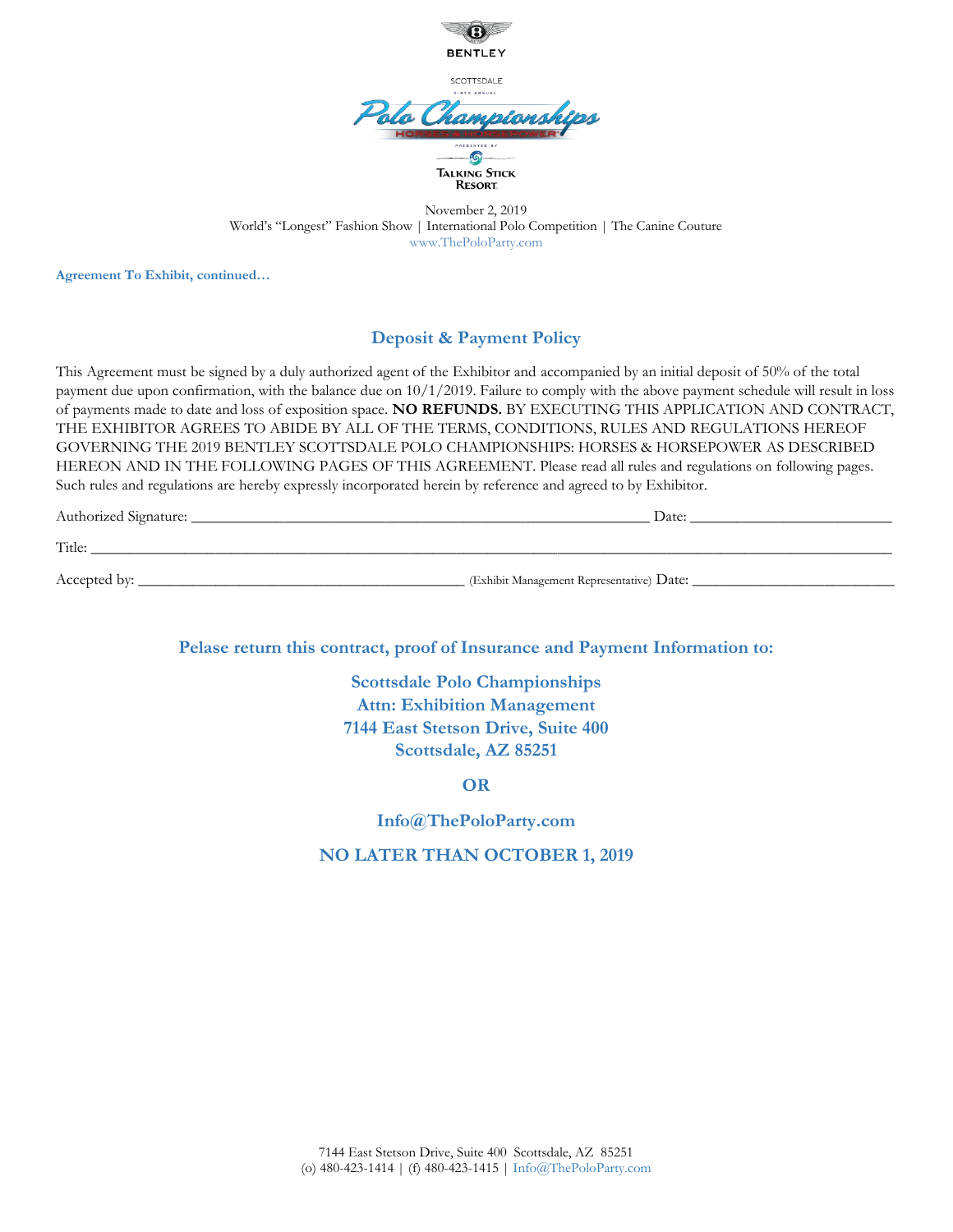

SCOTTSDALE

### do Championsh  $\overline{S}$ Talking Stick Resort

November 2, 2019 World's "Longest" Fashion Show | International Polo Competition | The Canine Couture www.ThePoloParty.com **Exhibitor Agreement for The Bentley Scottsdale Polo Championships \* This is a mandatory reading. (3 pages) \***

**1.** Scottsdale Polo Championships, LLC reserves the right to reject any potential exhibitor for the Event.

**2.** Scottsdale Polo Championships, LLC reserves the right to choose certain sponsors for the Event. Accordingly, Scottsdale Polo Championships, LLC reserves the right to require exhibitors to sell product of selected sponsors chosen by Scottsdale Polo Championships, LLC. Additionally, Scottsdale Polo Championships, LLC has the right to require exhibitors to comply with all conditions and requirements set forth by the chosen sponsor.

3. SPACE ASSIGNMENT: Exhibition Management cannot guarantee that it will assign Exhibitor the exhibit space includes all goods, equipment, inventory, merchandise, records and other personal property and all fixtures, improvements requested or promised. Exhibitor agrees to accept the exhibit space assigned by the Exhibition Management regardless of the date Exhibitor's application is received. Exhibitor further agrees to accept reassignment of exhibit space at any time before or during the Event in the event that Exhibition Management, at its sole and complete discretion, deems such reassignment necessary or advisable for any reason whatsoever. Exhibitor agrees to bear all costs and expenses associated with respect to any such relocation or reassignment and to indemnify and hold Exhibition Management harmless for all such damages, costs or expenses.

**4. NON-REFUNDABLE FEE:** Except as expressly set forth herein to the contrary, no part of the Exhibit Space reservation fee or the balance paid for Exhibit Space shall be refunded should Exhibitor elect not to become an Exhibitor. This is applicable for any reason. No part of the rental fee assessed will be refunded in the event that Exhibitor does not use all of the Exhibit Space assigned, or in the event that Exhibitor only uses such space for part of the exhibit time.

**5. EXHIBITION HOURS:** Exhibitor shall identify themselves to Exhibition Management and maintain a responsible and betterments placed in or about the Assigned Space, belonging to Exhibitor or any person connected with, or claiming under or through Exhibitor. Exhibitor agrees to indemnity the owner or operator of the Exposition Facility, Exhibition Management, and their agents, officers and employees and save them harmless from all loss or claims, including reasonable attorney's fees and costs in defending a claim, arising, out of loss or damage to Exhibitor's property belonging to others. Exhibitor agrees to indemnity and hold harmless from and with respect to any and all claims, causes of action, liabilities, losses, costs, damages or expenses resulting or arising from any and all injuries to or death of a person or animal visiting or using the Assigned Space; or for injury or damage to any property of the Exhibitor or any visitor situated in or about the Assigned Space, whether caused by fire, accident, vandalism, theft or other loss, and whether or not such loss, cost, liability or expense, was caused by the act, omission or negligence or otherwise of the owner or operator of the Exposition Facility, Exhibition Management, and their agents, officers, or employees.

**6. SPACE PLANS AND DESIGN:** The design and plans for the construction of all exhibits must be approved by Exhibition Management, and any plans or specifications for such design, decoration and/or construction not described in or attached to this form must be submitted to Exhibition Management for its approval at least thirty (30) days prior to the first Exhibit date. To the extent that the Exhibit is then existing, a photograph of the proposed Exhibit should be affixed to the form or otherwise submitted to Exhibition Management. Exhibition Management reserves the right to order changes in the design, decoration, and plans for the construction of any exhibit at any time before or during the Exposition if, in the opinion of Exhibition Management, such change is needed to maintain the good order, appearance and/or theme of the Exhibition. Exhibitor agrees to be solely responsible for any and all damages, costs or expenses associated with such changes and to indemnify and hold Exhibition Management harmless for any damages, and costs or expenses relating to such changes.

**7. SET-UP:** Exhibitor must have completed the set up and construction of its Assigned Space by the specified time and date. Failure to be set up by the designated time and date, will cause Exhibitor to lose its reserved place and forfeit the Assigned Space, and any reservation and rental fees then paid in connection therewith. If an exhibit fails to arrive timely for set up, Exhibitor is nevertheless responsible for the payment of all exhibit space reservation and rental fees.

**8. LOST SHIPMENTS:** Neither Exhibition Management, nor the owner or operator of the Exposition facility shall be liable or otherwise responsible for lost shipments to or from the Exposition, or for any type of moving cost, including damages incurred in the course of moving.

**9. USE OF THE ASSIGNED SPACE: a.** Exhibitor must not obstruct the view of an adjoining Exhibitor's Assigned Space, nor permit Exhibitors exhibit to be placed or operated in any manner offensive or objectionable, in the opinion of the Exhibition Management, to the adjacent or surrounding exhibitors or to the Event as a whole. Booth not to exceed 8' in height. **b.** No sound systems, musical instruments, noise makers, loudspeakers, microphones or other sound amplification of broadcasting devices of any kind may be used without the prior written consent of the Exhibition Management. c. Exhibitor must have the written consent of the Exhibition Management to conduct a drawing, raffle or any other promotion of any kind where the ability to succeed is predicated on chance. **d.** No decorations, signs, banners, billboards, advertising matter, or other displays of any kind or character will be allowed in the aisles or public passageways or attached to the tents, walls or posts. e. Exhibitor may not display any sign offering wholesale, discount or sale prices. **f.** General distribution of brochures, pamphlets, leaflets, flyers, newspapers, magazines or other literature of promotional materials of any kind or character is strictly prohibited. Exhibitor may make advertising or promotional literature available to customers and invitees on counter space or otherwise within the Assigned Space upon specific request therefrom. Notwithstanding the foregoing, materials designed to be stuck to walls, car bumpers, etc. shall not be distributed by Exhibitor under any circumstances. Balloons, hats, tee-shirts and similar promotional or advertising materials bearing logos of the Exhibitor shall not be distributed free of charge to customer without prior written approval of the Exhibition Management. **g.** Solicitation of funds for any political, educational or charitable corporation or association or any other corporation, association, group, individual or cause of any kind or character is strictly prohibited. **h.** Exhibitor shall be responsible for the supervision, control and maintenance of the Assigned Space during the entire term for which the Assigned Space is reserved or used by Exhibitor. **i.** All property of Exhibitor is understood to remain in the Exhibitor's care, custody, and control in transit to or from within the confines of the Event Complex. **j.** The Assigned Space shall be returned to the Exhibition Management in original condition. Exhibitor is obligated to and agrees to pay promptly any and all damage to the Exposition facility, or to its equipment, which damage is caused by Exhibitor, its agents, invitees, or other visitors to the Assigned Space. **k.** Exhibitor will comply with the Rules and Regulations promulgated by Exhibition Management. Notice of the Rules and Regulations will be posted or given to Exhibitor.

**10. SAFETY RULES: a.** Exhibitor shall take all necessary precautions for the safety of Exhibitor's employees, invitees, agents and visitors and other exhibitors. Exhibitor shall take all reasonable steps to insure that the Assigned Space complies with all applicable federal, state and municipal laws, building codes and ordinances in order to insure against accident or injury. **b.** All decorations made of paper, paper products, or cloth must be flameproof or flame retardant to the satisfaction of the Fire Marshall. **c.** No exhibits using open flame are permitted except as approved in writing by the Fire Marshall or his designate. **d.** Decorations around fire extinguishers, standpipes or exits must be placed so as not to interfere with the accessibility to, or view of, the same. **e.** No firearms or ammunition for firearms shall be allowed in and Assigned Space unless the Exhibitor is a licensed firearms dealer and the exhibit relates primarily to the sale of firearms. In such event, the Exhibitor shall be required to comply with all federal, state and local statutes or ordinance relating to the display and sale of such materials.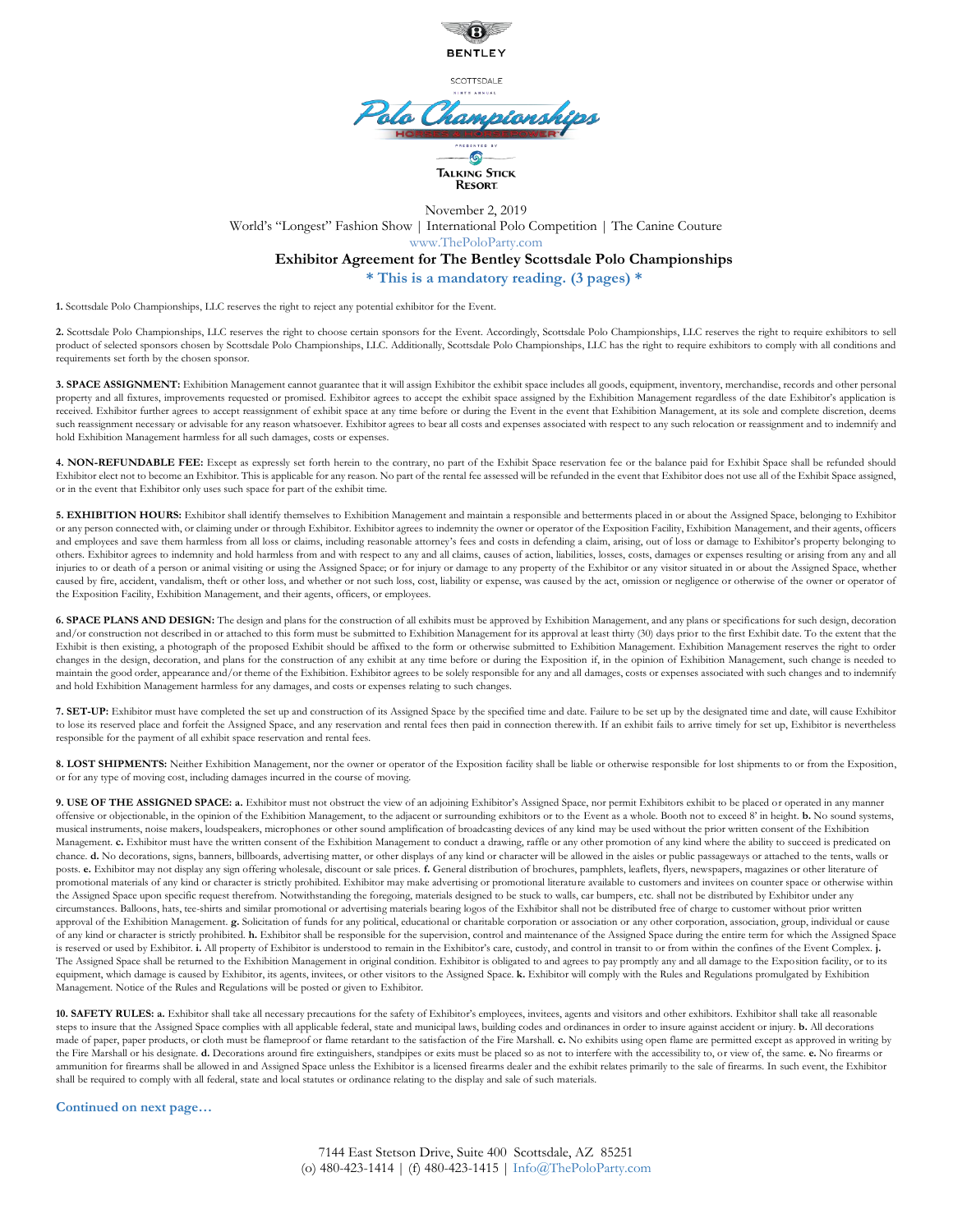

SCOTTSDALE

### do Championsh  $\overline{S}$ Talking Stick Resort

#### November 2, 2019 World's "Longest" Fashion Show | International Polo Competition | The Canine Couture www.ThePoloParty.com

#### **Mandatory reading, continued…**

**11. REMOVAL OF EXHIBITS BY THE EXHIBITION MANAGEMENT:** Exhibition Management reserves the right to prohibit, close, and remove any exhibit which, in the Exhibition Management's sole opinion and judgment (i) detracts from the general character of the Event; (ii) engages in business or activities substantially different from those represented to Exhibitor Management in connection with this Application or is not otherwise in keeping with the tradition or character of the Event; (iii) engages in false or deceptive business practices during the Event; or (iv) is otherwise in violation of any of the Rules and Regulations established by Exhibition Management. If an exhibit is prohibited under the terms of this paragraph, Exhibition Management shall have the right, but not the obligation, to remove the exhibit or any other property of the Exhibitor situated within or about the Assigned Space with or without notice to Exhibitor. Any such removal shall be at Exhibitor's sole cost and expense, and Exhibitor shall immediately reimburse Exhibition Management for all such cost and expense incurred by Exhibition Management and to indemnify and hold exhibition Management harmless from and with respect to any damages, cost or liabilities related to such removal. In the event of removal of an exhibit pursuant to this paragraph, Exhibitor shall not be entitled to any refund or monies paid to Exhibition Management but shall forfeit all such payments.

12. DISMANTLING OF EXHIBITS: Exhibitor shall not dismantle or remove any portion of an exhibit, or any equipment or property associated with an exhibit, earlier than one hour after the close of the Event. The Exhibitor's exhibit and all other property of the Exhibitor must be removed from the premises within (2) hours after the close of the show, unless otherwise agreed to in writing by Exhibition Management. In the event Exhibitor fails to vacate the Assigned Space within the allotted time, Exhibition Management may, and is hereby authorized by Exhibitor to be Exhibitor's agent to, remove or cause to remove the exhibit and all property of Exhibitor situated in or about the Assigned Space, and to store the same at the sole cost and expense of Exhibitor. The Exhibitor shall hold harmless Exhibition Management for any cost or liability incurred in connection with such removal.

13. LIABILITY: Exhibitor agrees to use and occupy the Assigned Space at Exhibitor's own risk and hereby releases the Exhibition Management, its agents, officers, employees and invitees from all claims for any damage, loss or injury to persons or property to the full extent permitted by law occurring in or about the Assigned Space, including, but not limited to, damages resulting from the acts of other exhibitors, theft, vandalism, fire and other casualty damage or damage arising out of any defects in the premises. Exhibitor also assumes all risk of loss or damage to Exhibitor's property. Exhibitor assumes the risk that loss or damage to Exhibitor property or to the Assigned Space may result in loss of income, profits or good will to the business of Exhibitor or other persons interested in Exhibitor's property. Exhibitor releases and holds the owner or operator of the Exposition Facility, Exposition Management, and their agents, officers, and employees harmless from liability for these losses or damage, accept if arising out of gross negligence or willful misconduct. Exhibitor's property includes all goods, equipment, inventory, merchandise, records and other personal property and all fixtures, improvements and betterments placed in or about the Assigned Space, belonging to Exhibitor or any person connected with, or claiming under or through Exhibitor. Exhibitor agrees to indemnity the owner or operator of the Exposition Facility, Exhibition Management, and their agents, officers and employees and save them harmless from all loss or claims, including reasonable attorney's fees and costs in defending a claim, arising, out of loss or damage to Exhibitor's property belonging to others. Exhibitor agrees to indemnity and hold harmless from and with respect to any and all claims, causes of action, liabilities, losses, costs, damages or expenses resulting or arising from any and all injuries to or death of a person or animal visiting or using the Assigned Space; or for injury or damage to any property of the Exhibitor or any visitor situated in or about the Assigned Space, whether caused by fire, accident, vandalism, theft or other loss, and whether or not such loss, cost, liability or expense, was caused by the act, omission or negligence or otherwise of the owner or operator of the Exposition Facility, Exhibition Management, and their agents, officers, or employees.

**14. INSURANCE:** Exhibitor shall be required to obtain and maintain at Exhibitor's sole cost and accept in full force and effect throughout the term of the Event the following policies insurance: **a.** *Worker's Compensation Insurance.* Worker's Compensation and Employer's Liability insurance as required by applicable State Law for all of Exhibitor's employees in any way involved with the exhibit. **b.** *General Liability Insurance.* Exhibitor shall maintain a broad form policy of comprehensive general liability insurance insuring owner and operator of the Exposition Facility, Exhibition Management, and Exhibitor against liability arising out of the use, occupancy or maintenance of the Assigned Space. The insurance will be for not less than \$1,000,000 each occurrence personal injury and property damage, \$2,000,000 general aggregate personal injury and property damage for all exhibitors including food vendors. The amount of the insurance will not limit the liability of the Exhibitor. The policy will contain cross-liability endorsements, if applicable, and will insure Exhibitor's performance of the indemnity provisions set forth in the Agreement. Coverages shall include: (i) Premises/Operations; (ii) Contingent Liability for Subcontractors; (iii) Product/Completed Operations; (iv) Personal and Advertising Injury; (v) Contractual Liability to insure the Indemnification (hold-harmless clauses contain in this Agreement). **c.** *Casualty Insurance.* Exhibitor will maintain fire, legal liability insurance including damage by fire, sprinkle damage, vandalism, malicious mischief and all perils customarily covered under extended coverage endorsements. Such insurance shall be in an amount equal to the replacement cost of any physical structure in which the Exhibit is located as well as all alterations, changes, decorations, additions, fixtures, equipment, furnishings, improvements and contents made there which are part of the Exhibit or which are placed within the Assigned Space. **d.** *Automobile Liability Insurance.* Exhibitor will maintain comprehensive automobile liability insurance for not less than \$1,000,000 combined single limit personal injury and property damage limits of liability, and providing coverage on all owned, non/owned, and hired automobiles of the Exhibitor. Exhibitor agrees to notify each insurance carrier of Exhibitor's assumption of risk, release and indemnification stated of. \*If Exhibitor fails to maintain any of the required insurance, Exhibition Management may, but is not obligated to, maintain the insurance at Exhibitor's sole cost and expense. Each insurance policy shall expressly provide that it is not subject to invalidation of the Exhibition Management's interest by reason of any act or omission on the part of the Exhibitor. \*Insurance will be with responsible carriers acceptable to Exhibition Management, and shall list each of the following as primary insured: (1) Scottsdale Polo Championships, LLC; (2) The Bentley Scottsdale Polo Championships: Horses & Horsepower; (3) Rose+Moser+Allyn Public & Online Relations; (4) the City of Scottsdale; (5) the U.S. Bureau of Reclamation. All (5) must be named as "additional insured" on the Exhibitor's policy, AND proof of this (in the form of a Certificate of Insurance) MUST be included with signed contract or final payment. Any Exhibitor who has not submitted this documentation by October 1, 2019 will not be allowed to exhibit on-site. \* Exhibitor will deliver to Exhibition Management certified copies of the policies of insurance or certificates evidencing the existence and the amounts of the insurance showing that the above insurance is in force and stating policy numbers, dates of expiration, limits of liability, and coverages thereunder by October 1, 2016. No policy shall be cancellable or subject to reduction of coverage or other modification accept after 10 days prior written notice to Exhibition Management. Exhibitor shall, at least three (3) days prior to the expiration of the policies, furnish Exhibition Management with renewals or "Binders" for the policies, or Exhibition Management may order the required insurance and charge the cost thereof to Exhibitor. All policies shall name Exhibition Management and Exhibitor, as co-insurers. All policies maintained by Exhibitor shall be written as primary policies, not contribution with and not in excess of coverage which Exhibition Management may carry. All such policies shall contain a provision that Exhibition Management, although named as an insured, shall nevertheless be entitled to recover under such policies for any loss occasioned to it, its officers, agents, and employees by reason of the negligence of Exhibitor. \* Exhibitor will not do anything or permit anything to be done or any hazardous condition to exist which shall invalidate or cause the cancellation of the insurance policies carried by Exhibitor, Exhibiton Management, or the owner or the operator of the Exposition Facility. \*Exhibitor releases the Exhibition Management party from any and all liability or responsibility for loss or damage to property resulting from causes insured against, even if such casualty has been caused by the fault or negligence of Exhibition Management.

15. NO ASSIGNMENT OR SUBLETTING. Exhibitor shall have no right to assign, sublease, subcontract or share all or any portion of the Assigned Space. Such arrangements are absolutely prohibited and shall be deemed null and void.

**16. TAXES.** All sales taxes, FICA and other taxes arising out of or in connection with Exhibitor's use of the Assigned Space are the sole responsibility of the Exhibitor and Exhibitor hereby indemnify and holds Exhibition Management harmless for and with respect to any and all such liabilities.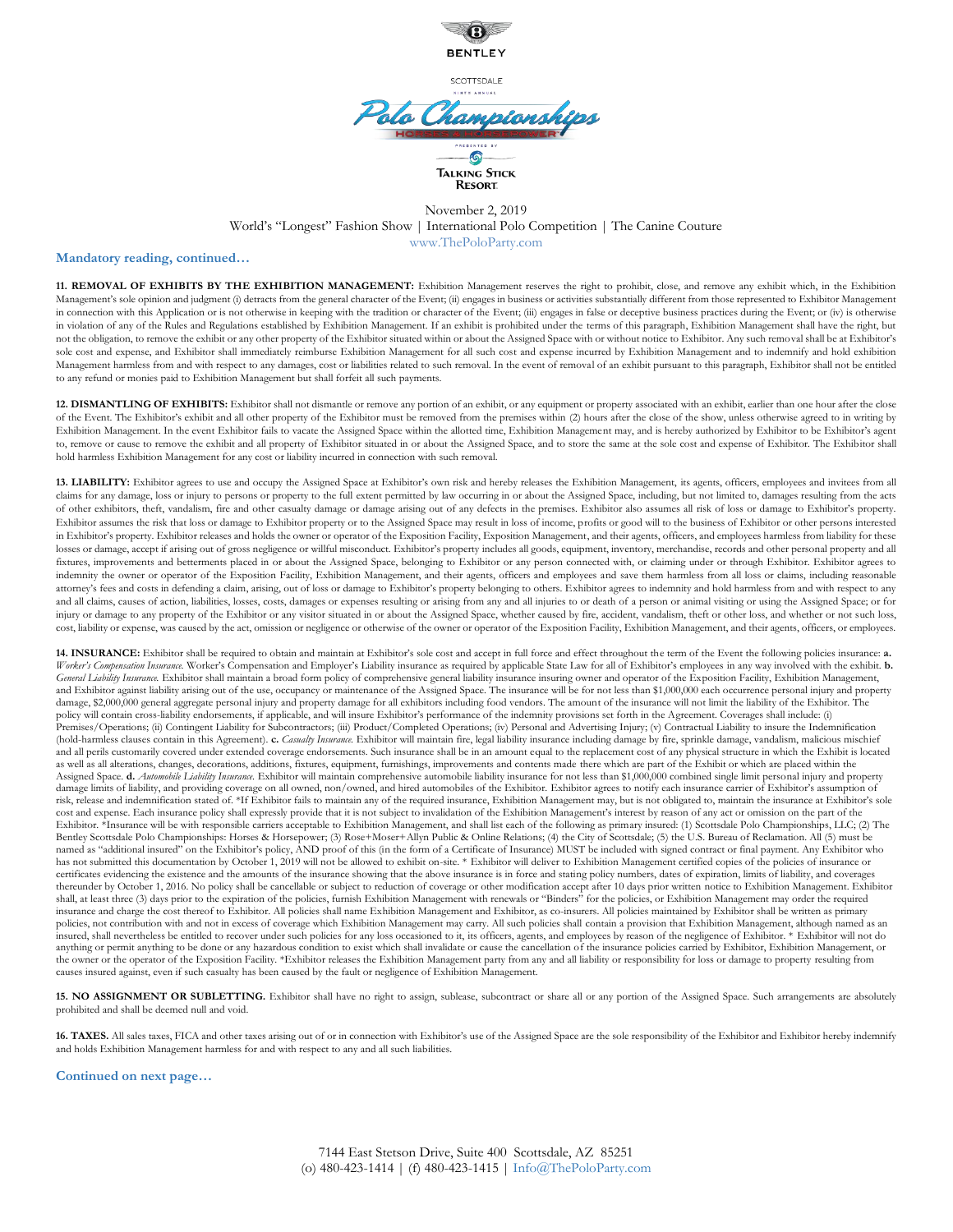

SCOTTSDALE

## do Champions  $\odot$ Talking Stick **RESORT**

#### November 2, 2019 World's "Longest" Fashion Show | International Polo Competition | The Canine Couture www.ThePoloParty.com

#### **Mandatory reading, continued…**

**17. COMPLIANCE WITH LAWS.** Exhibitor, his agents, employees, invitees and guests shall comply with all rules, regulations, and requirements of local and Fire Marshall, the Health Department, or any governmental entity having jurisdiction over the Exhibition. The Exhibitor may be required, at the Exhibition Management's option, to immediately cease its operations and vacate the Assigned Space if Exhibitor's exhibit, operation thereof, or the conduct of his agents, employees, invitees, or guests should be found to be in violation of any such rules, regulations, or requirements.

18. EVENT CANCELLATION/CURTAILMENT. It is agreed that if Exhibition Management in its sole discretion, deems that circumstances have arisen which dictate cancellation of the Exposition prior to the commencement of the Event, Exhibitor's sole right and remedy shall be the refund of all exhibit space reservation and rental fees paid by Exhibitor. Should Exhibition Management curtail the Event after its commencement, then Exhibitor's sole right and remedy shall be the refund of a prorated portion of the rental fee, based upon the number of full days eliminated from the Event as a ratio of the total days originally scheduled.

19. PROVISIONS AND DISPUTES. Each provision of the Application and Agreement is declared to be severable from every other provision. If any provision is held invalid, such invalidity shall not affect any other provision and all other provisions shall remain in full force and effect as if the invalid provision had not been included herein. All matters or disputes not covered by this Agreement shall be resolved by Exhibition Management. In the event of any dispute regarding the implementation of this Agreement, Exhibitor agrees to abide by the resolution, decision or ruling adopted by exhibition management.

20. LEGAL FEES AND COSTS. In the event that Exhibition Management is involved in any legal action in which it seeks to enforce any of the terms and provisions of this Agreement, Exhibition Management shall be entitled to recover all of its reasonable costs and expenses, including costs collection and attorney's fees. In the event that any action is filed in relation to this agreement, Exhibition Management and Exhibitor agree such an action shall be brought only in the courts in and for the State of Arizona, County of Maricopa, and/or the City of Scottsdale.

**21. MISCELLANEOUS.** This Application and Agreement: **a.** Contains the entire Agreement between the parties regarding the subject matter discussed herein; **b.** May not be modified in any manner, nor may any rights herein be waived accept by an instrument in writing signed by the party to be charged in such modification or waiver; **c.** Shall be binding upon and shall inure to the benefit of the parties hereto and their respective successors and assigns; **d.** Shall be construed in accordance with and governed by the laws of the State of Arizona.